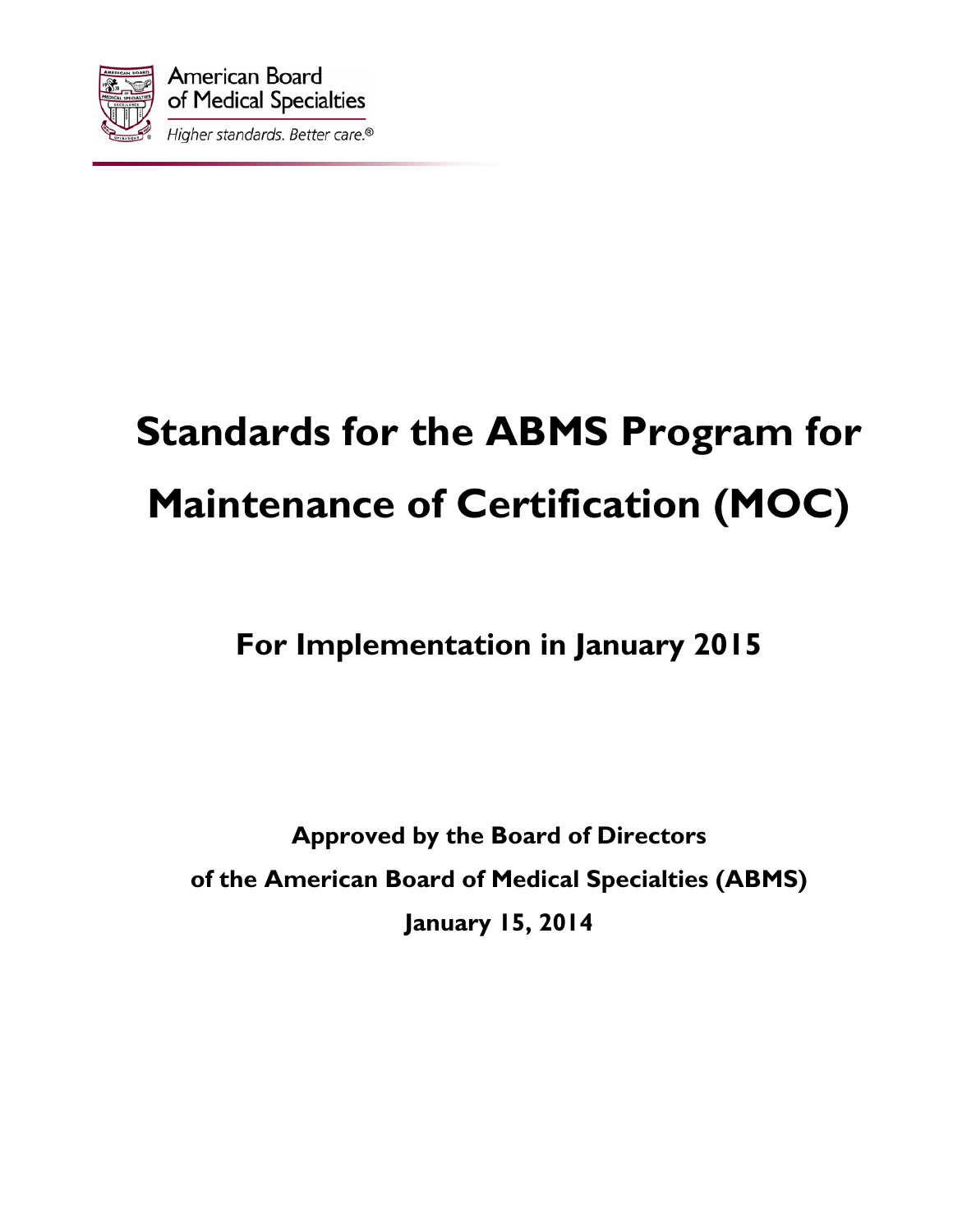# **Preface**

The ABMS Program for Maintenance of Certification (Program for MOC) serves the patients, families, and communities of the United States (the Public) and improves patient care by establishing high standards for ongoing learning, practice improvement, and assessment activities of diplomates who have achieved initial certification from one or more of the 24 ABMS Member Boards. The Program for MOC, developed in accordance with the standards included in this document, is integral to the ABMS' mission to maintain and improve the quality of medical care by assisting the ABMS Member Boards in their development and use of professional and educational standards for the certification of physician specialists in the United States and internationally. This document presents the standards and annotations for the ABMS Program for MOC. Standards are requirements for each ABMS Member Board's Program for MOC; it is expected that each Member Board will meet these requirements in a manner consistent with the letter and spirit of the standards and consistent with the specifics of the relevant specialty. Annotations do not outline additional requirements; however, the annotations provide additional detail, offer potential pathways to meet the requirements, and emphasize important aspects of the standards.

The Program for MOC incorporates the six ABMS/ACGME Core Competencies of Practice-based Learning & Improvement; Patient Care & Procedural Skills; Systems-based Practice; Medical Knowledge; Interpersonal & Communication Skills; and Professionalism. The Program for MOC has an integrated four-part framework that addresses 1) Professional Standing and Professionalism; 2) Lifelong Learning and Self-Assessment; 3) Assessment of Knowledge, Skills, and Judgment; and 4) Improvement in Medical Practice. The standards for ABMS Programs for MOC are common across the ABMS Member Boards while permitting relevant distinctions in programs among the specialties.

Initial board certification by one or more ABMS Member Boards demonstrates that a diplomate has 1) completed an extended period of rigorous training in, and assessment of, the knowledge, skills, and professionalism required to practice in a particular specialty or subspecialty, usually via an ACGME residency program; and 2) passed additional evaluations of knowledge, skills, and professionalism. For all ABMS Member Boards, this assessment includes a secure, comprehensive examination of knowledge; other commonly used evaluations include oral examinations and simulation exercises as well as reviews of patient cases, operative records, and patient outcomes.

Consistent with rapid changes in medicine and societal expectations, the ABMS Member Boards gradually adopted the concept of time-limited board certification. In 2000, the ABMS Member Boards Community adopted the Program for MOC through which diplomates maintain continuing certification. In 2009, ABMS and its Member Boards approved MOC standards that formalized program elements and timelines for ongoing MOC implementation among the Member Boards.

In 2012 and 2013, the ABMS and the Member Boards reviewed the Program for MOC and developed the standards outlined in this document. The program review and standards development process included gaining input from multiple constituencies such as the Public; diplomates; specialty societies; ABMS Board of Directors; ABMS Member Boards; Associate Member organizations<sup>[1](#page-1-0)</sup>; multiple ABMS Committees, including the Committee on Certification, Subcertification, and Maintenance of Certification (COCERT), Committee on Oversight and Monitoring of Maintenance of Certification

<span id="page-1-0"></span><sup>©</sup> American Board of Medical Specialties 2014 Page 2 of 13  $1$  The Accreditation Council for Continuing Medical Education, Accreditation Council for Graduate Medical Education, American Hospital Association, American Medical Association, Association of American Medical Colleges, Council of Medical Specialty Societies, Education Commission for Foreign Medical Graduates, Federation of State Medical Boards, and National Board of Medical Examiners.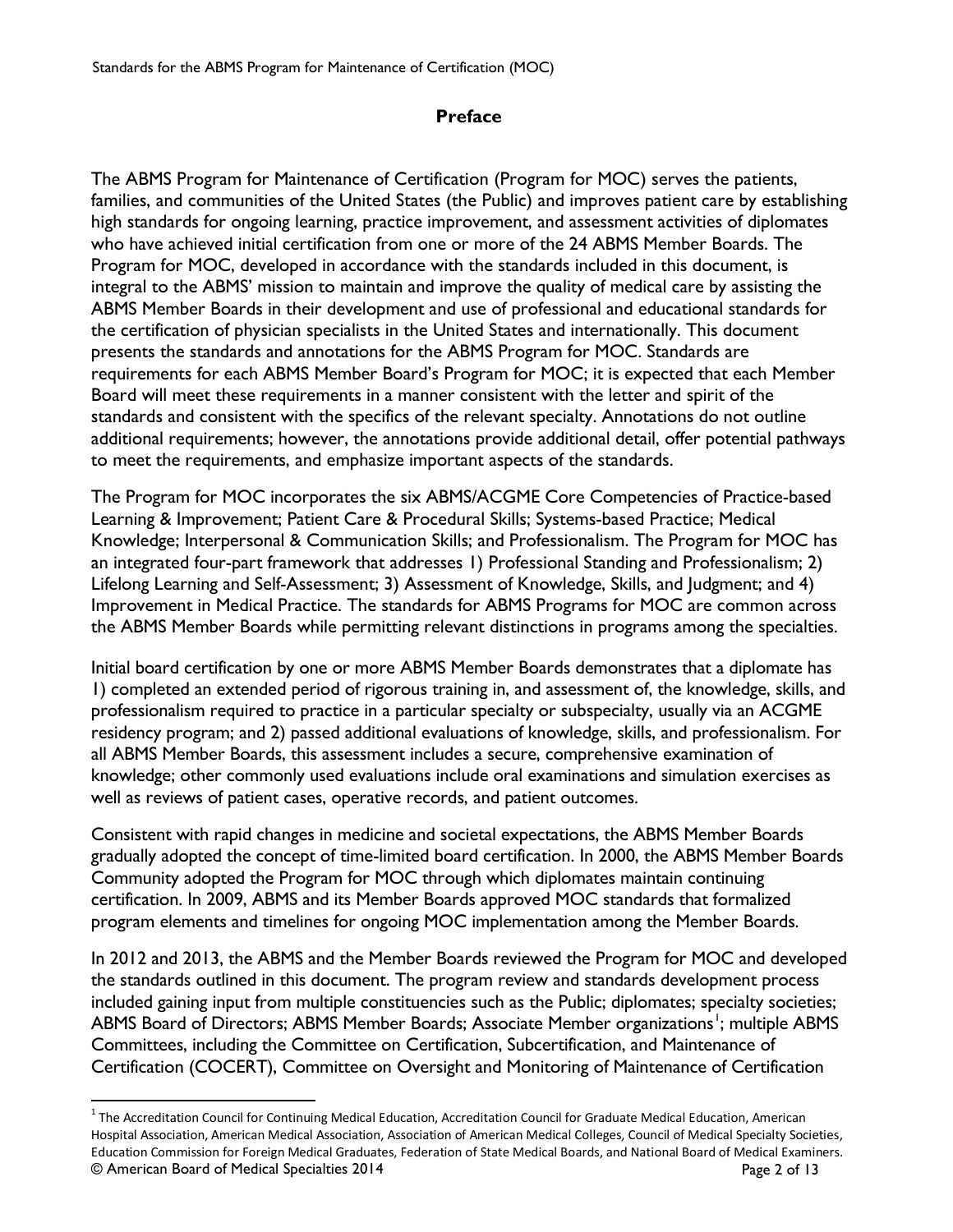(COMMOC), Maintenance of Certification Committee (MOC), Ethics and Professionalism Committee (EPCOM), and Health and Public Policy Committee (HPPC); and the ABMS Staff, among other stakeholders.

Because the Program for MOC has transformed certification from an early career event to an ongoing program of continuing learning and assessment, it can help diplomates remain current in an increasingly complex practice environment. Furthermore, the program improves patient care through practice improvement activities. MOC requirements align with other quality improvement, educational, and regulatory activities in which diplomates engage. Thus, these standards outline a relevant and meaningful mechanism for continuing professional development for diplomates while helping support the social compact between the Public and the profession.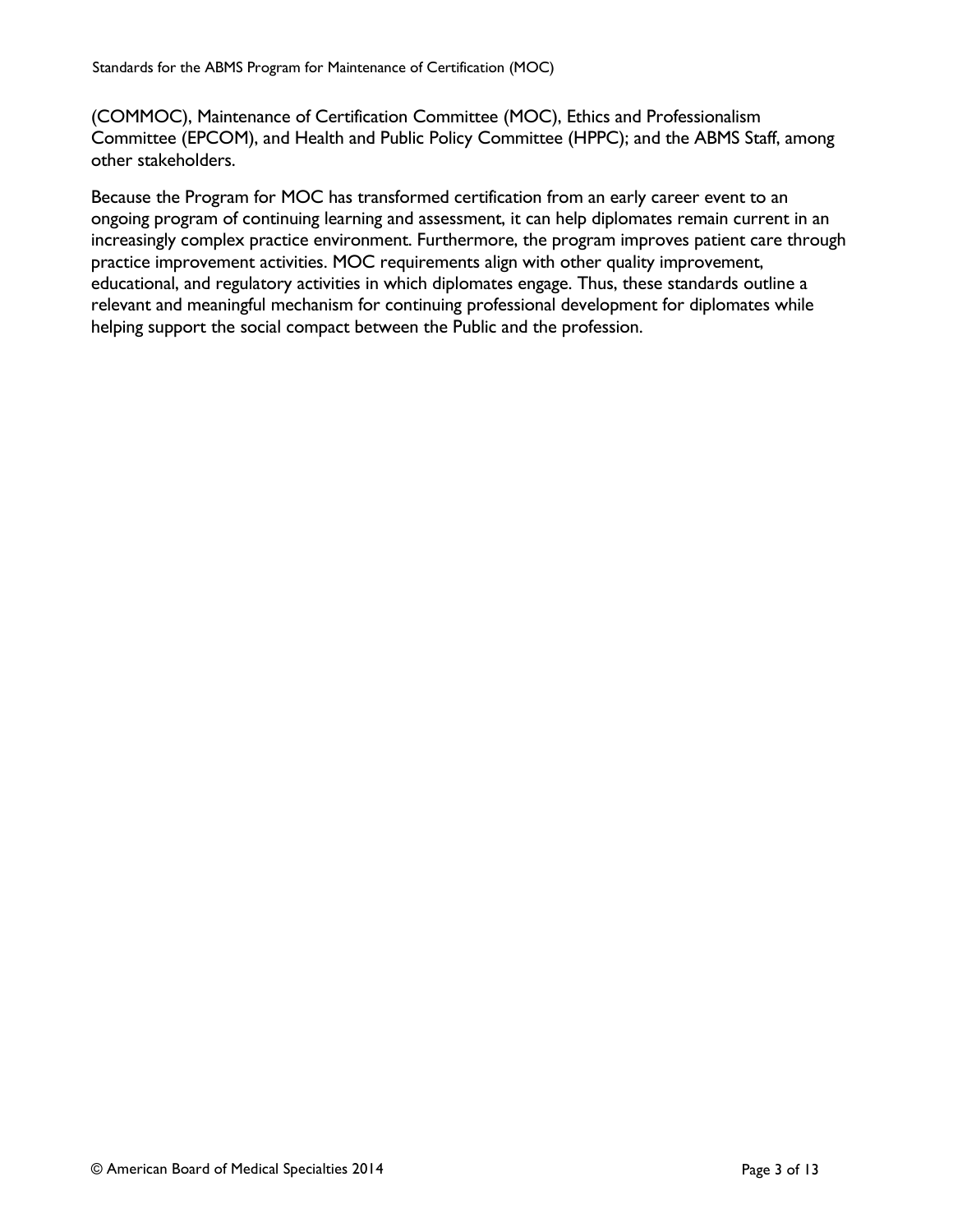### **General Standards**

#### **Purposes and Anticipated Outcomes**

The General Standards of the Program for MOC provide the broad structure for ABMS Member Boards' Programs for MOC. These standards contribute to improved patient care through the development of rigorous and relevant Programs for MOC that continuously improve and assess the knowledge, skills, and professionalism of diplomates who care for the patients, families, and communities of the United States. The standards are intended to improve diplomates' professional satisfaction by providing a relevant, user-friendly, and meaningful process of ongoing professional development and assessment that is aligned with other professional expectations and requirements and is recognized broadly as a mark of quality medical practice.

### **GS-1. Each ABMS Member Board's Program for MOC will incorporate all six ABMS/ACGME Core Competencies: Practice-Based Learning & Improvement; Patient Care & Procedural Skills; Systems-based Practice; Medical Knowledge; Interpersonal & Communication Skills; and Professionalism.**

#### *Annotation*

*The Six Core Competencies, adopted by ABMS and ACGME in 1999, are recognized as integral to quality patient care. The following are brief descriptions of the competencies.*

*The competency Practice-based Learning & Improvement refers to the diplomate's ability to investigate and evaluate patient care practices, appraise and assimilate scientific evidence, and improve the diplomate's own practice of medicine, the collaborative practice of medicine, or both.*

*The competency Patient Care & Procedural Skills refers to the diplomate's use of clinical skills and ability to provide care and promote health in an appropriate manner that incorporates evidence-based medical practice, demonstrates good clinical judgment, and fosters patient-centered decision-making.*

*The competency Systems-based Practice refers to the diplomate's awareness of, and responsibility to, population health and systems of health care. The diplomate should be able to use system resources responsibly in providing patient care (e.g., good resource stewardship, coordination of care).*

*The competency Medical Knowledge refers to the diplomate's demonstration of knowledge about established and evolving biomedical, clinical, and cognate sciences, as well as the application of these sciences in patient care.*

*The competency Interpersonal & Communication Skills refers to the diplomate's demonstration of skills that result in effective information exchange and partnering with patients, their families, and professional associates (e.g., fostering a therapeutic relationship that is ethically sound, using effective listening skills with nonverbal and verbal communication; being mindful of health literacy; and working effectively in a team both as a team member and as a team leader).*

*The competency Professionalism refers to the diplomate's demonstration of a commitment to carrying out professional responsibilities, adhering to ethical principles, applying the skills and values to deliver compassionate, patient-centered care, demonstrating humanism, being sensitive to diverse patient*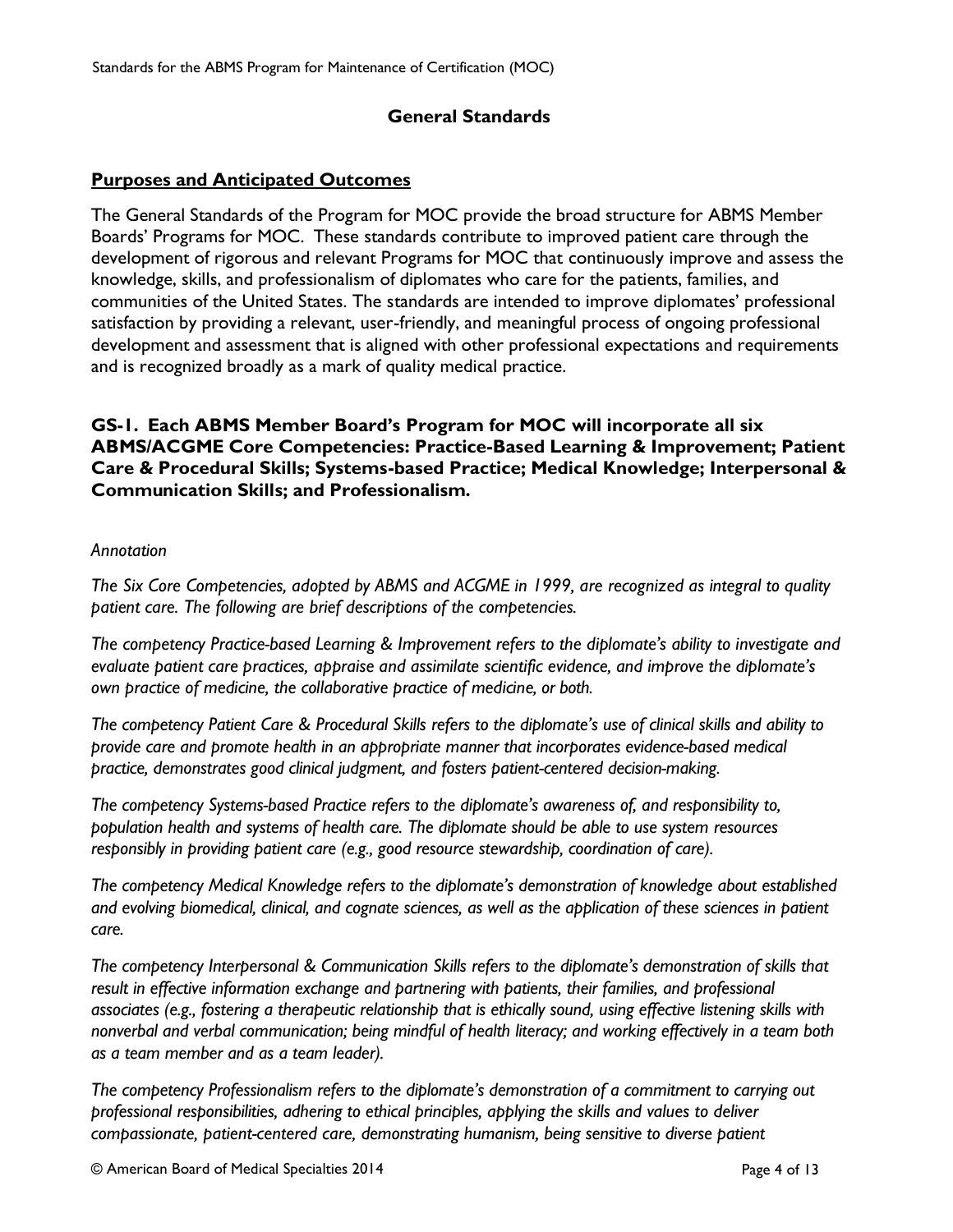*populations and workforce, and practicing wellness and self-care.*

*ABMS Member Boards should integrate learning and assessment of the six competencies throughout their Programs for MOC in a manner that best serves the needs of patients cared for by diplomates and that is relevant to the practice of their respective specialties and to the specific type of practice of a diplomate. As appropriate, the four component parts of a Program for MOC should harmonize with each other. Multiple methods of assessment, learning, and improvement can be utilized effectively within a Program for MOC.*

**GS-2. Each ABMS Member Board will work to enhance the value of its Program for MOC and the experience of diplomates engaged in its Program including taking actions to increase the Program's quality, relevance, and meaningfulness and with sensitivity to the time, administrative burden, and costs (monetary and other) associated with participation.**

#### *Annotation*

*The ABMS Member Boards serve the Public through developing and implementing a rigorous and relevant Program for MOC; the Program for MOC also serves the Profession. ABMS Member Boards should be sensitive to diplomates' complex and diverse practice environments, regulatory requirements, learning needs, and other responsibilities in their program design and implementation.*

### **GS-3. Each ABMS Member Board will engage in continual quality monitoring and improvement of its Program for MOC and will participate in the ABMS' Program for MOC Review Process.**

#### *Annotation*

*Over time, this quality monitoring should incorporate opportunities for review of activities and materials produced and accepted for MOC credit, examination quality and administration, customer service, relationship between the Program for MOC and health outcomes, and other relevant factors. ABMS Member Boards may adopt multiple approaches to quality monitoring and continuous improvement; diplomate and Public feedback must be incorporated into each ABMS Member Board's overall approach.*

*The ABMS Program for MOC Review Process will incorporate a continuous quality improvement mechanism and a periodic in-depth review of each ABMS Member Board's Program for MOC and for MOC Programs sponsored by multiple ABMS Member Boards. The ABMS Review Process will involve the ABMS Member Boards, the Public, and diplomates, among others.*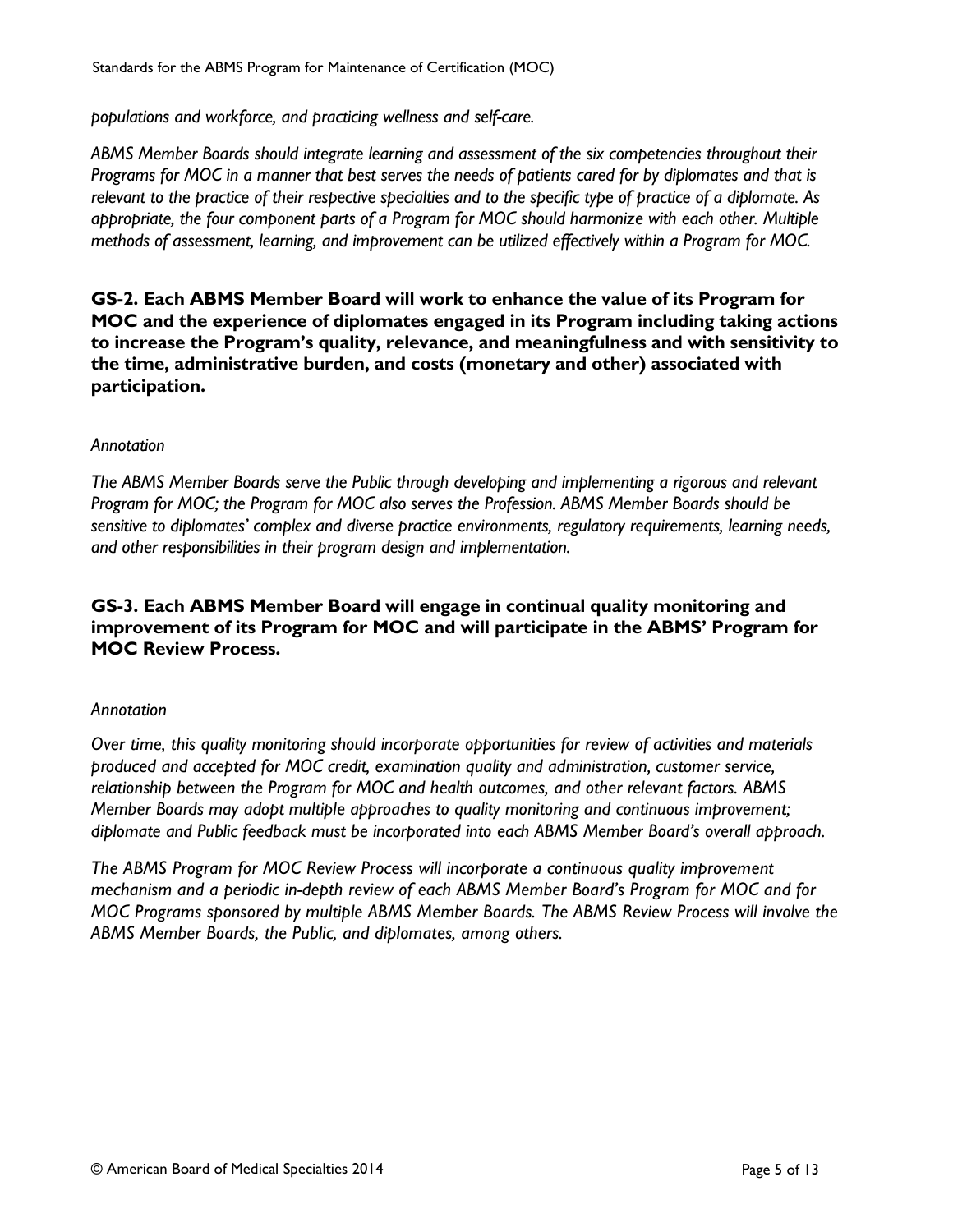#### **Part I Standards – Professionalism and Professional Standing**

#### **Purposes and Anticipated Outcomes**

Part I of the Program for MOC focuses on Professionalism and Professional Standing of ABMS Member Board diplomates. These standards contribute to better patient care and improved medical practice by helping to assure the Public that diplomates exhibit professionalism in their medical practice, including acting in the patients' best interests; behaving professionally with patients, families, and colleagues across the health professions; taking appropriate self-care; and representing their board certification and Maintenance of Certification status in a professional manner. These standards also contribute to improved access to quality health care for patients by facilitating re-entry to certification and medical practice for former diplomates of ABMS Member Boards.

# **PPS-1. Each ABMS Member Board will identify and convey that Board's professionalism expectations to its diplomates and will incorporate professionalism learning and assessment activities into its Program for MOC.**

#### *Annotation*

*ABMS Member Boards will identify professionalism expectations for all diplomates. An ABMS Member Board's professionalism expectations may be articulated in documents developed or adopted by the Member Board (examples include, but are not limited to, the ABMS Medical Professionalism definition, the AMA Code of Medical Ethics, the AOA Code of Ethics, the American Board of Internal Medicine Foundation [ABIMF] Charter on Physician Professionalism, and the American College of Surgeons Code of Professional Conduct).*

*As with all of the six ABMS/ACGME competencies, ABMS Member Boards should incorporate professionalism into multiple parts of their Programs for MOC.*

# **PPS-2. Each ABMS Member Board will establish and maintain a process that provides former diplomates an opportunity to regain board certification.**

#### *Annotation*

*A process to regain Board Certification should be extended to former diplomates who have voluntarily or involuntarily lost board certification unless the Member Board determines that compelling circumstances preclude a former diplomate's participation. A Member Board may develop different requirements on the basis of the reasons for loss of Board Certification. Engagement in a process to regain Board Certification does not guarantee that a former diplomate will ultimately regain certification and should not be linked with descriptors like 'board eligible'.*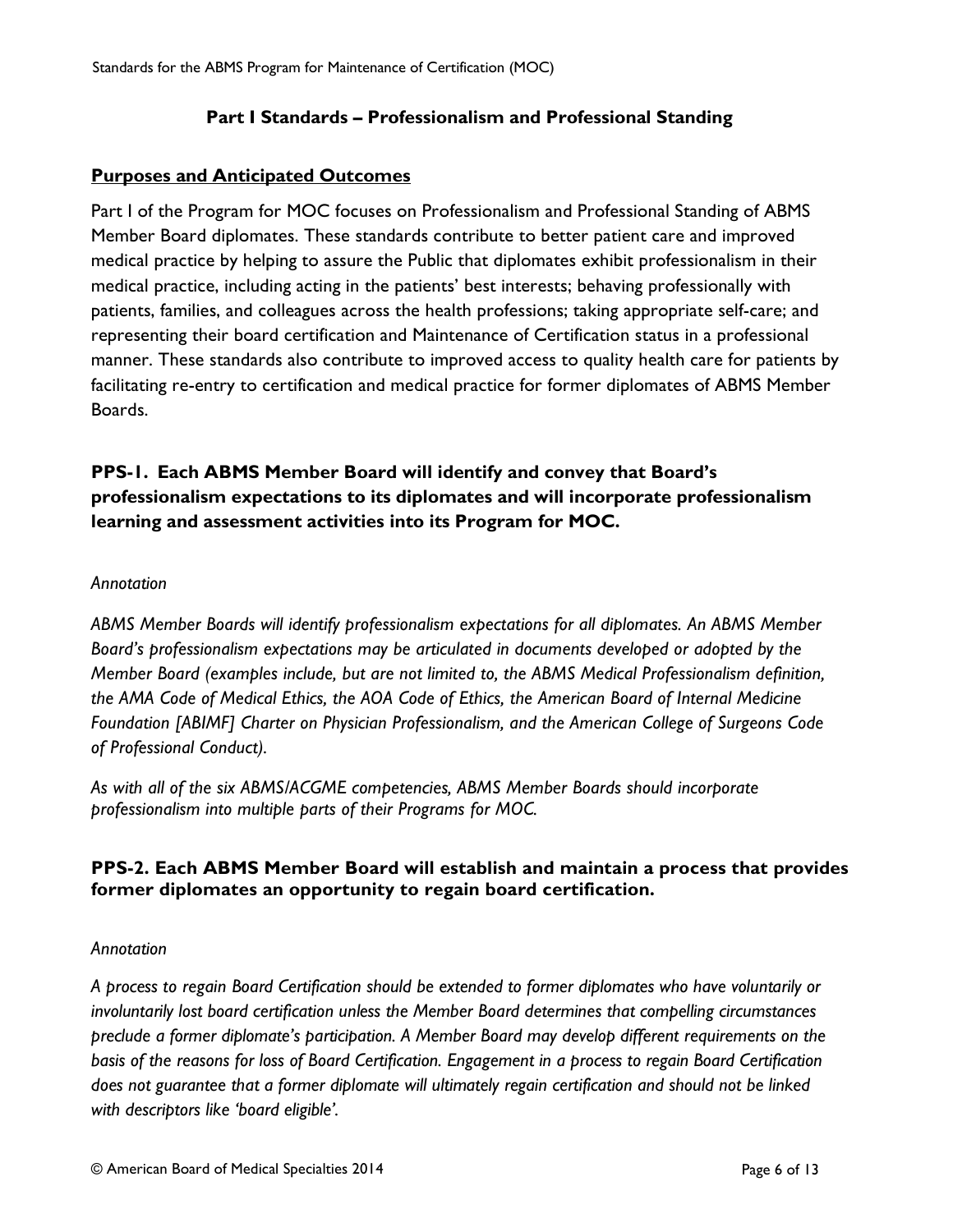**PPS-3. Each ABMS Member Board will have a process in place to consider the circumstances of an action taken against a diplomate's license by a State Medical Board or other determination of unprofessional conduct by an appropriate authority and to respond appropriately.**

#### *Annotation*

*A valid and unrestricted license to practice medicine is an indication that the State Medical Boards have not identified a lack of professionalism or another issue sufficient to justify an action against a diplomate's license. Hence, this may be an appropriate screening indicator. ABMS Member Boards may, but generally do not, act as the "first investigator" of complaints about a diplomate. In some cases of action taken against a diplomate's medical license by a State Medical Board, the suspension or termination of board certification is appropriate. In other cases, the action taken against a diplomate's medical license by a State Medical Board does not preclude continued board certification. ABMS Member Boards will appropriately balance their primary obligation to the Public with the simultaneous obligation of fairness and due process to the diplomate.*

*ABMS Member Boards with non-physician diplomates will establish appropriate mechanisms to address actions taken against the professional licenses of these diplomates.*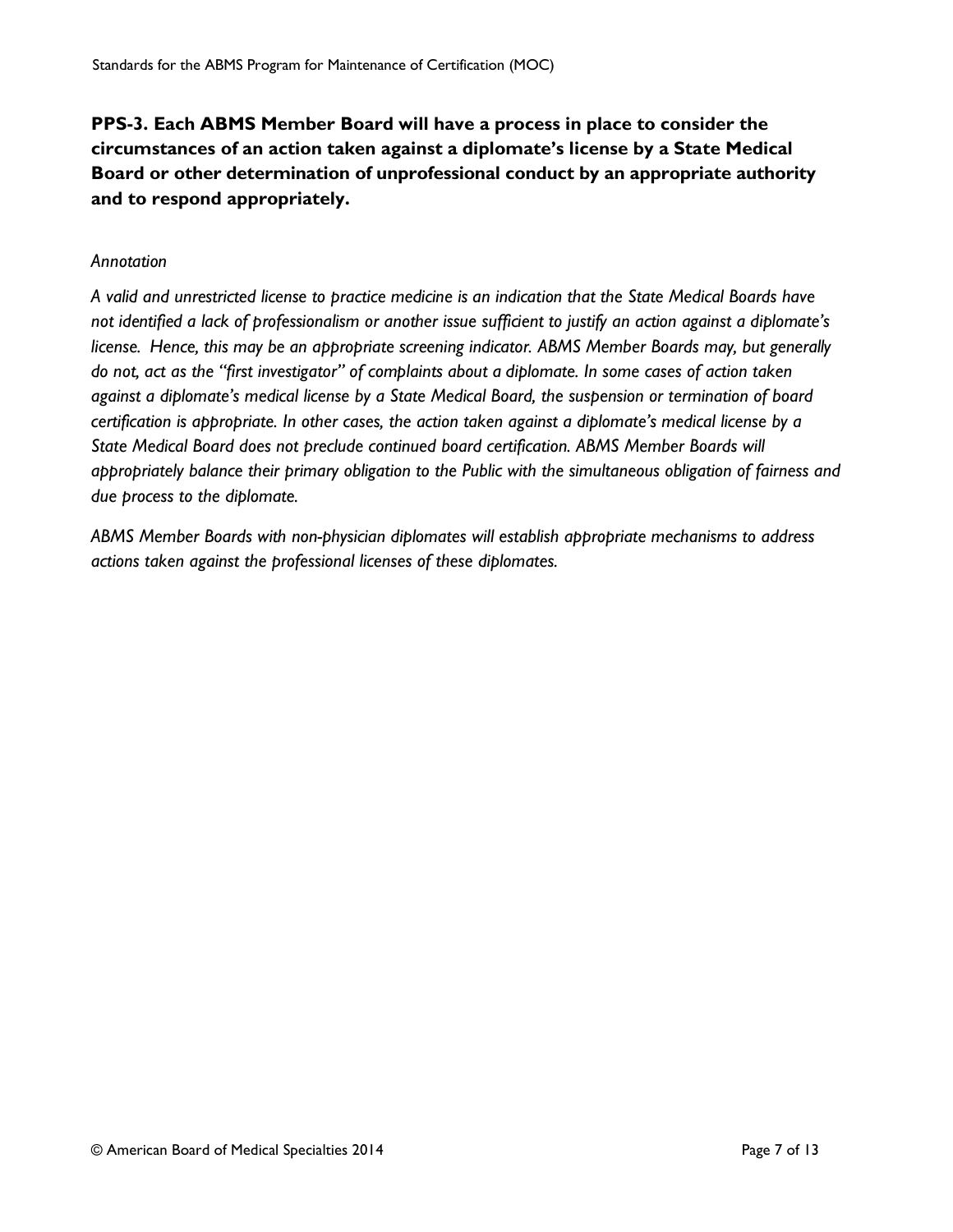# **Part II – Lifelong Learning and Self-Assessment**

# **Purposes and Anticipated Outcomes**

Part II of the Program for MOC focuses on Lifelong Learning and Self-Assessment (LLS) of diplomates. These standards contribute to better patient care by requiring ongoing diplomate participation in high quality, unbiased learning and self-assessment activities that are relevant to the diplomate's specialty and areas of practice within the specialty. Additional anticipated outcomes are that Part II activities are relevant, easy-to-use, cost-effective, and meaningful for diplomates.

**LLS-1. Each ABMS Member Board will establish requirements for LLS and document that diplomates are meeting the learning and self-assessment requirements. ABMS Member Boards' requirements should address currently relevant medical knowledge and other competencies in the specialty and ongoing advances relevant to the applicable specialty, and should include a requirement that LLS activities be free of commercial bias and control of a commercial interest. ABMS Member Boards should work to ensure that diplomates have access to tools for identifying and learning about advances relevant to the specialty and for identifying professional practice gaps in the specialty and in their own clinical practices. ABMS Member Boards should document that LLS activities are of high quality.**

# *Annotation*

*Each ABMS Member Board will establish LLS requirements for its Program for MOC and determine which activities meet the Board's requirements. LLS activities should substantially link to the diplomate's own practice activities and to professional practice gaps identified within the specialty or by the diplomate. Ideally, LLS requirements should emphasize learning based on self-assessment. These requirements should incorporate but not be limited to engagement in CME activities that are accredited (ACCME, AAFP, or AOA) or certified for credit (e.g., AMA Physician's Recognition Award [PRA] Category I, American Academy of Family Physicians [AAFP] Prescribed Credit, American Congress of Obstetricians and Gynecologists [ACOG] Cognates, or AOA Category IA). As a general example, no fewer than 25 CME credits (33% of which incorporate guided self-assessment) should be required annually.*

*To be considered "free of commercial bias and control of a commercial interest," LLS activities should conform, at a minimum, to ACCME Standards for Commercial Support. Other documents, including the Council of Medical Specialty Societies Code for Interaction with Companies, may be of assistance.*

*ABMS Member Boards should advocate for the development of learning and self-assessment activities across all six competencies, particularly those competencies (e.g., professionalism, practice-based learning & improvement, systems-based practice) for which there is a relative shortage of available learning*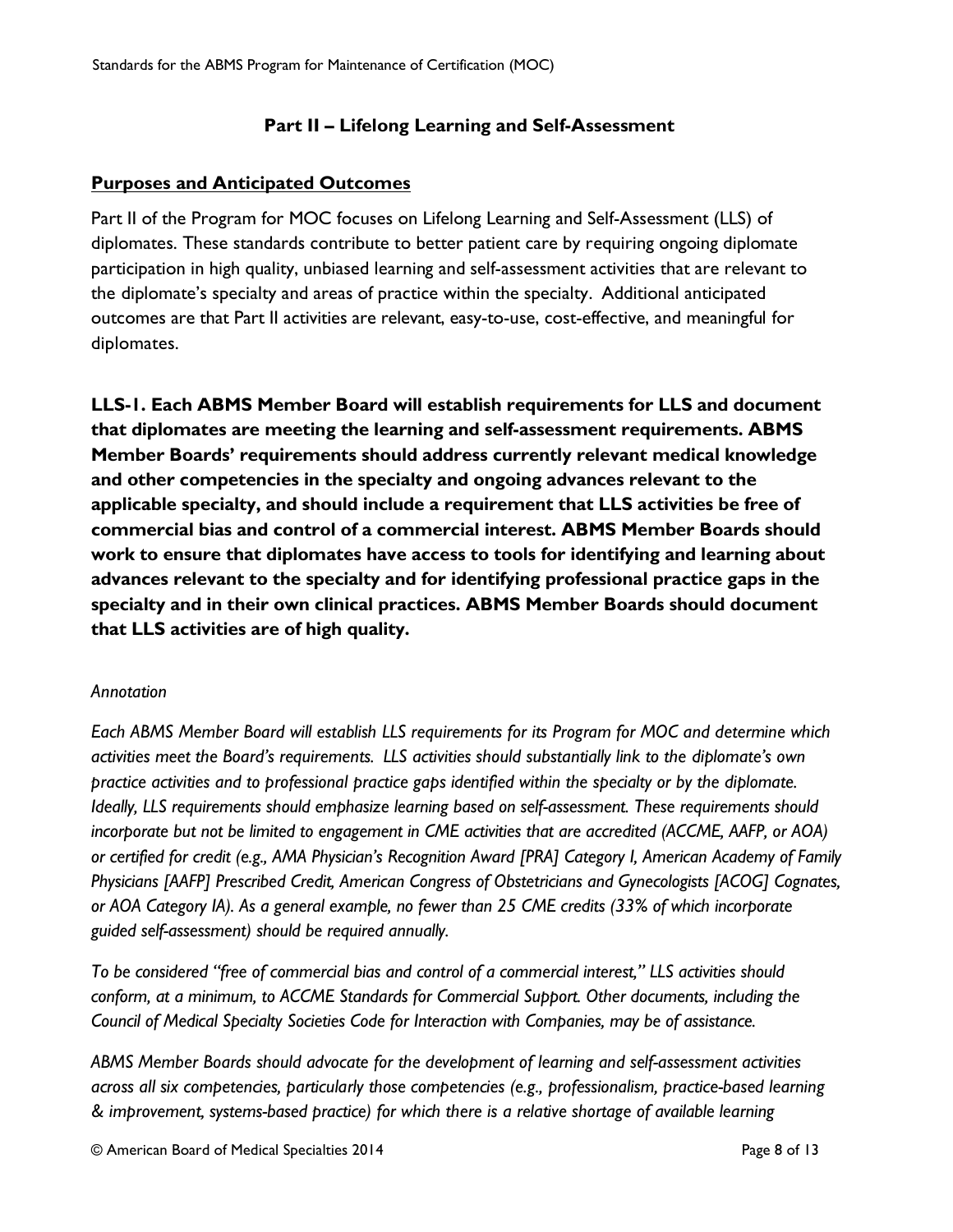*resources. To the degree practical, ABMS Member Boards should support the use of specialty-specific, individualized learning and assessment plans for diplomates.*

*Each ABMS Member Board may work with specialty societies, other Boards and other organizations to develop LLS materials; adopt materials prepared by others; develop materials themselves; or otherwise make materials available. If a learning or self-assessment activity is not accredited by the ACCME, the AAFP, or the AOA, the ABMS Member Board must establish an internal process for quality evaluation of materials. ABMS Member Boards will publish and be transparent about their criteria for granting MOC credit for learning and self-assessment materials developed by other organizations.*

# **LLS-2. Each ABMS Member Board will integrate Patient Safety principles into its Program for MOC requirements.**

#### *Annotation*

*The topic of Patient Safety should be substantially reflected throughout a Program for MOC across diplomates' careers. Patient Safety is highlighted in these standards for a number of reasons, including (1) the science underlying Patient Safety is still relatively new knowledge for many physicians, particularly those who completed graduate medical education programs before 2002; (2) studies have demonstrated the value of such knowledge in addressing the substantial mortality and morbidity associated with preventable errors in the health care system; and (3) the issue incorporates all six ABMS/ACGME Core Competencies and team activities.*

*ABMS Member Boards should work to ensure that diplomates have adequate knowledge of safety science and principles. Diplomates should successfully complete a Board-approved foundational patient safety course or equivalent learning experience prior to, or early in, the diplomate's participation in the Program for MOC. As patient safety courses and equivalent experiences are increasingly incorporated into graduate medical education training, Member Boards may accept such experiences as the foundational experience. After completion of a foundational patient safety course or equivalent learning experience, MOC patient safety activities should focus on those topics/activities identified as most relevant to the specialty and to gaps identified in the specialty.*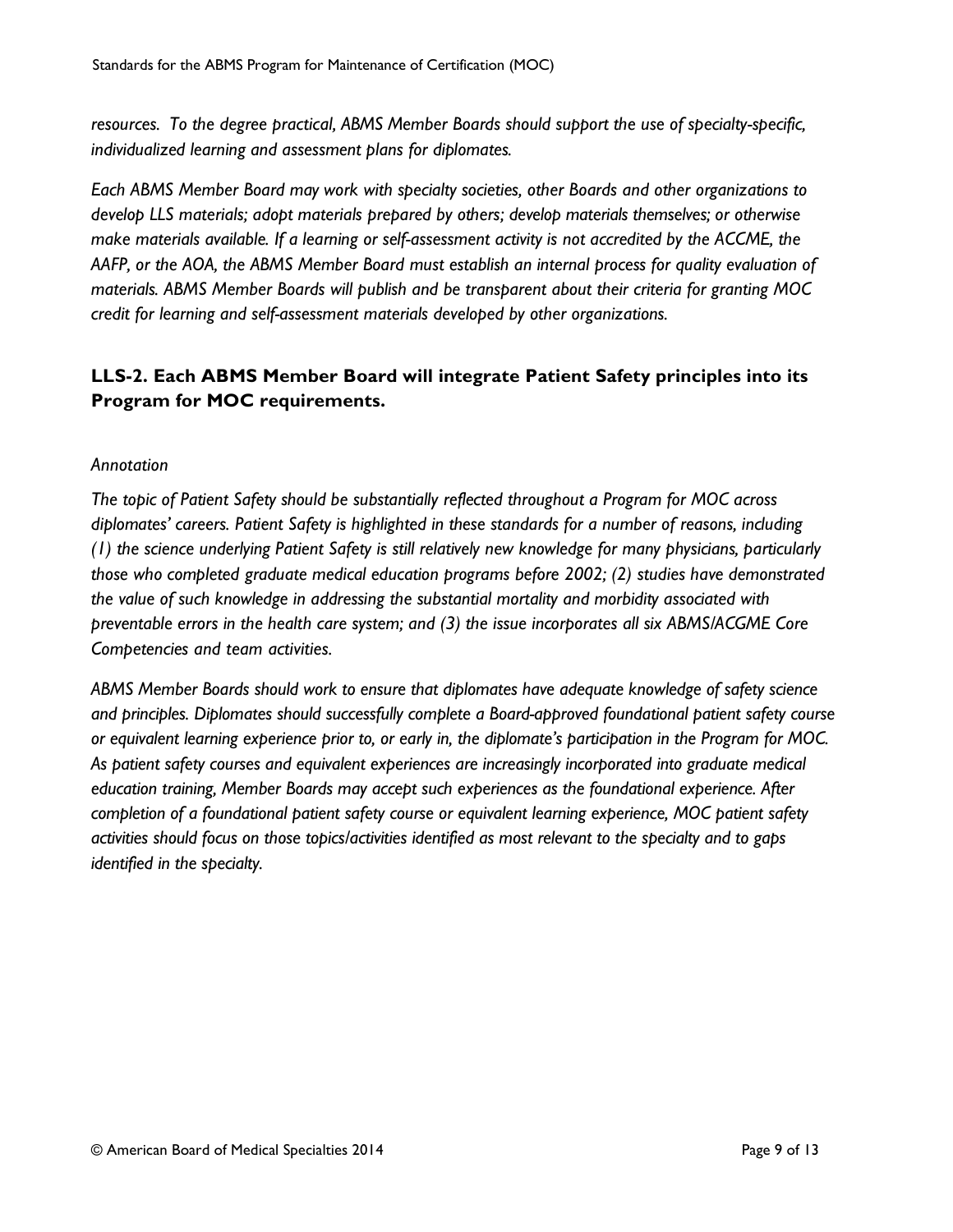# **Part III – Assessment of Knowledge, Judgment, and Skills**

# **Purposes and Anticipated Outcomes**

Part III of the Program for MOC focuses on the Assessment of Knowledge, Judgment, and Skills of the diplomates. Part III should build upon and link to the continuous learning and selfassessment requirements of Part II of the Program for MOC. These standards contribute to better patient care by incorporating an external objective assessment of the diplomate. Engagement in external assessment provides an assurance that the diplomate has maintained the necessary commitment to lifelong learning and seeks to remain current in the core subject matter of the specialty. Furthermore, assessment can drive learning both through preparing for the examination and through targeted learning in response to examination results. These standards are specific to the examinations for maintaining certification.

# **KJS-1. ABMS board certification requires ongoing examination of diplomates' knowledge of core content, judgment, and skills in the specialty no less often than every 10 years.**

**Examinations should be constructed in a manner that incorporates educational standards for test development, reliability, validity, administration, scoring, and reporting. Examinations will be conducted in a manner that ensures that (1) the identified test-taker is, in fact, the person who is taking the test; (2) materials (and any other assistance in any form) used during the examination are limited to materials (and any other assistance in any form) provided or approved by the ABMS Member Board; and 3) actual test content and information about the test content are not shared by examinees, examiners, or anyone else associated with the examination, unless specifically approved by the Member Board.**

#### *Annotation*

*The examination should demonstrate that the diplomate has the necessary core knowledge of the specialty. The examination will focus on core clinical information and advances within the specialty. An ABMS Member Board may link the examination within the Program for MOC with a diplomate's specific practice areas within the specialty through modular components or similar elements.*

*Professionalism in constructing, administering, and scoring the examination is critical. The examination process should balance sensitivity to the needs of examinees with the importance of the intent and security of the examination.*

*ABMS Member Boards are exploring new methods of evaluating diplomate knowledge, judgment, and skills; alternatives to traditional testing; and mechanisms for linking examination content to specific practice elements. These explorations are encouraged and may affect test development and administration,*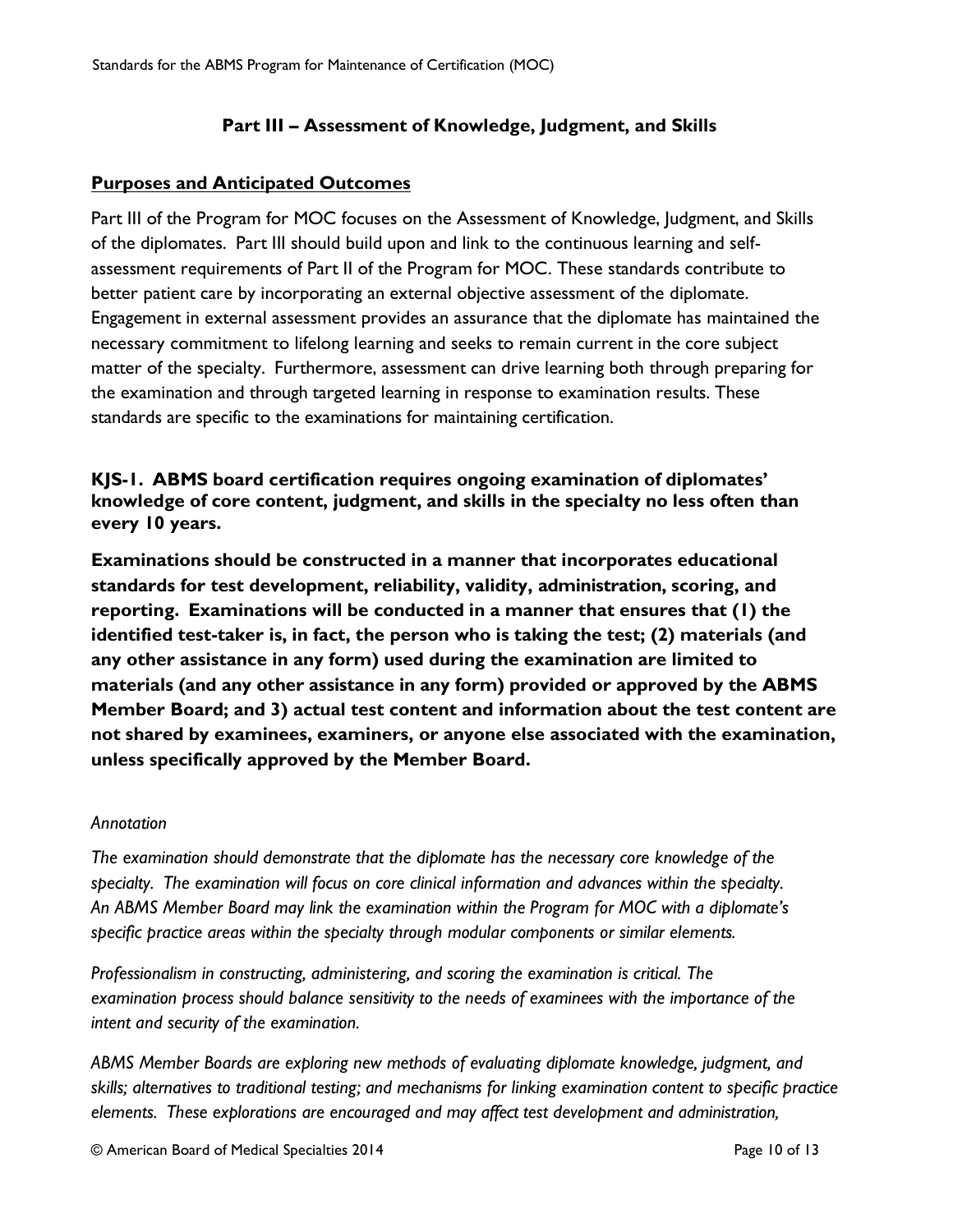*including formats, testing venues, and other aspects of the assessment process. These explorations will be consistent within the KJS-1 standard criteria, unless prior approval is obtained from the ABMS' Committee on Continuing Certification (CCC). In their review, the members of the CCC will consider elements such as methods of test development, reliability, examination validity, and scoring.*

# **KJS-2. To assist diplomates in developing individualized LLS programs, the ABMS Member Board will provide feedback to the diplomate about performance on secure examinations.**

#### *Annotation*

*ABMS Member Boards should provide information about diplomates' performance on these examinations to the diplomates. This information should be provided in a manner that informs the diplomate of strengths and weaknesses, while also respecting the security requirements of the examination.*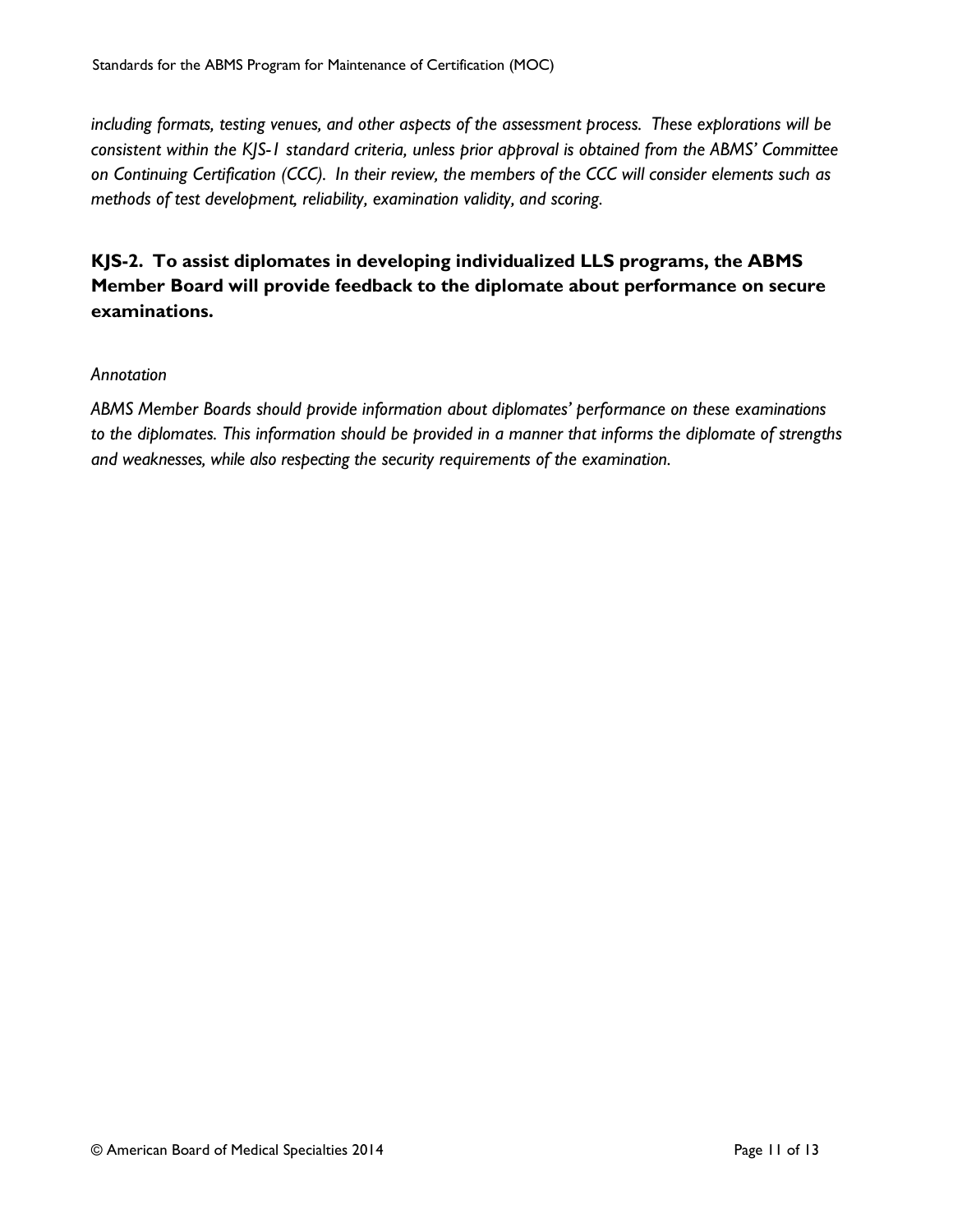# **Part IV – Improvement in Medical Practice**

### **Purposes and Anticipated Outcomes**

Part IV of the Program for MOC focuses on Improvement in Medical Practice (IMP) by the diplomates. These standards contribute to improved patient care through ongoing assessment and improvement in the quality of care provided by diplomates in their individual practices and/or in the larger hospital, health system, or community setting in which the diplomates practice medicine. Ongoing assessment and practice improvement may include activities that result in improved patient or population health outcomes, improved access to health care, improved patient experience (including patient satisfaction), and/or increased value in the health care system.

**IMP-1. Each ABMS Member Board will incorporate practice assessment and improvement activities into its Program for MOC requirements throughout diplomates' careers. Each ABMS Member Board's Program for MOC will incorporate ways in which diplomates may engage in specialty-relevant, performance-in-practice assessment followed by improvement activities when practice gaps are identified.**

#### *Annotation*

*The ideal outcome of this standard is the ongoing engagement of diplomates in assessment and improvement activities relevant to improving patient outcomes, the patient care experience, and the value of the health care experience in the diplomate's practice and/or within the broader system in which the diplomate practices. Recognizing this goal, the ABMS Member Board should create appropriate expectations for engagement of diplomates in these activities.*

*Each ABMS Member Board will identify a variety of ways in which practice assessment and improvement activities can be completed; these may include the use of registries, patient logs, patient surveys, peer surveys, practice improvement modules, performance improvement CME activities, etc. To the degree possible, the use of recognized performance measures should be incorporated into these activities.*

*Each ABMS Member Board may work with specialty societies, other Boards and other organizations to develop IMP methods and materials, adopt methods and materials prepared by others; develop these methods and materials themselves; or otherwise make these methods and materials available. The methods and materials offered should foster ongoing improvements in the care of patients by the physician and the health care system in which the physician practices medicine. An ABMS Member Board's Program for MOC performance-in-practice requirements should encourage and enable diplomates to address the more difficult issues within their practices.*

*ABMS Member Boards should work to ensure that diplomates have adequate knowledge of quality improvement science and practice.* 

© American Board of Medical Specialties 2014 Page 12 of 13